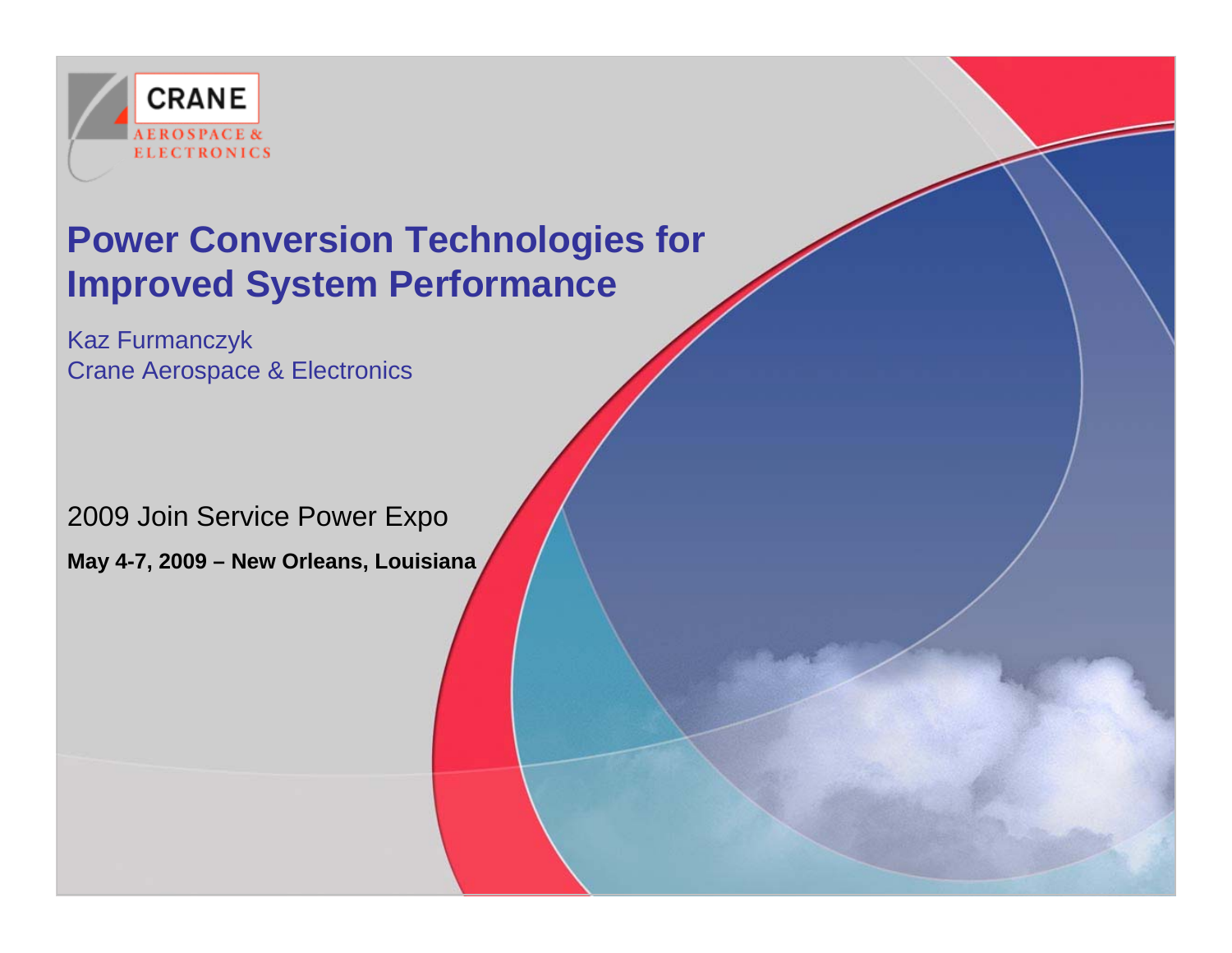

#### **Background**

- New Challenges for Power Conversion Equipment on Airplanes  $\blacktriangle$
- Review of Technology Options for Powering Motors that Meet Aerospace Requirements
- Implementing Modeling and Simulations for Design Optimization Example
- ▲ Conclusions
- Summary of Hardware Performance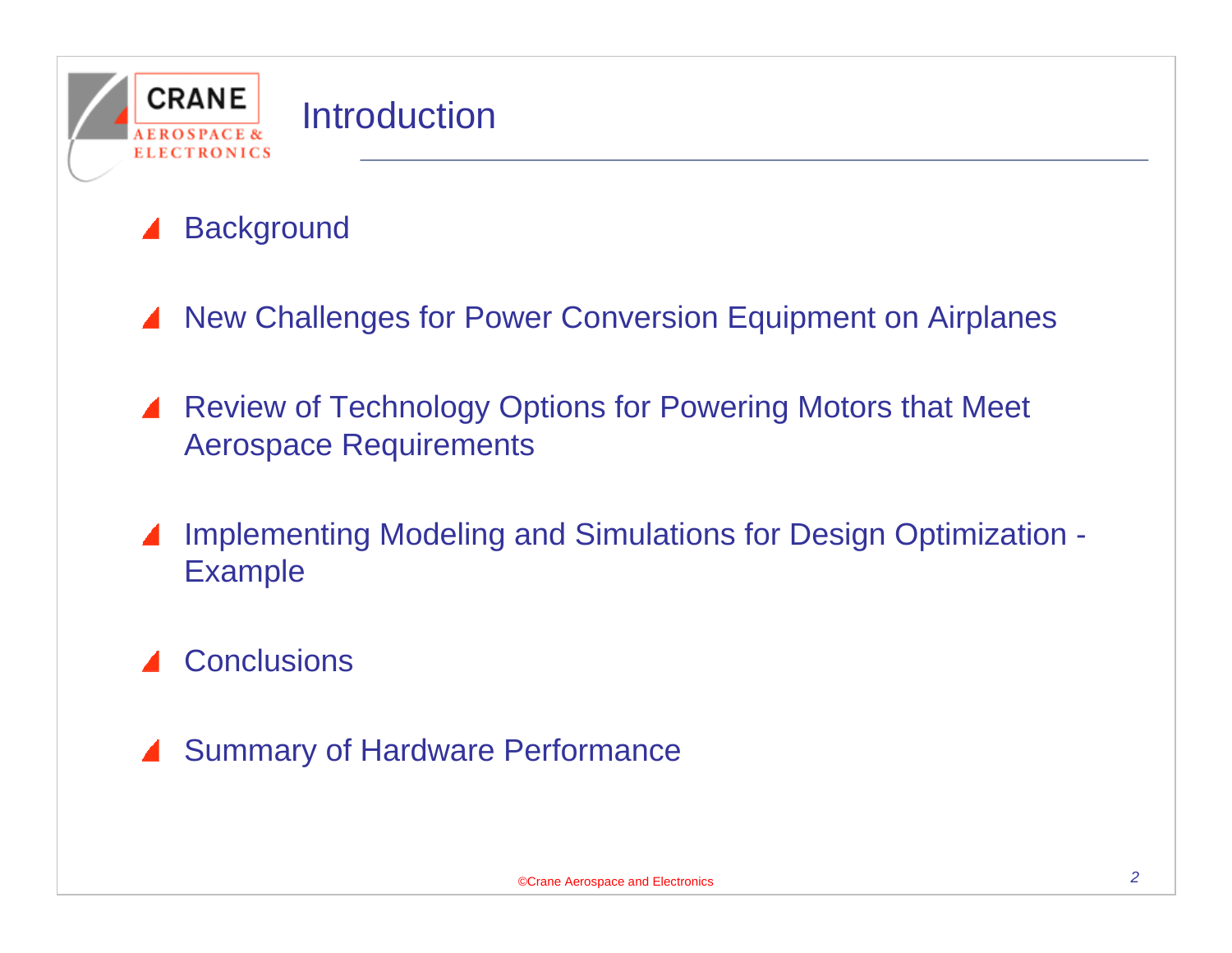

Traditional constant frequency power sources (400 Hz) on airplanes are being replaced by variable frequency generators (typically 360-800 Hz)

▲ Pneumatic and hydraulic systems are being replaced with electrical devices – most of which are using electric motors

More electrical equipment is being added to airplanes – power quality becoming an issue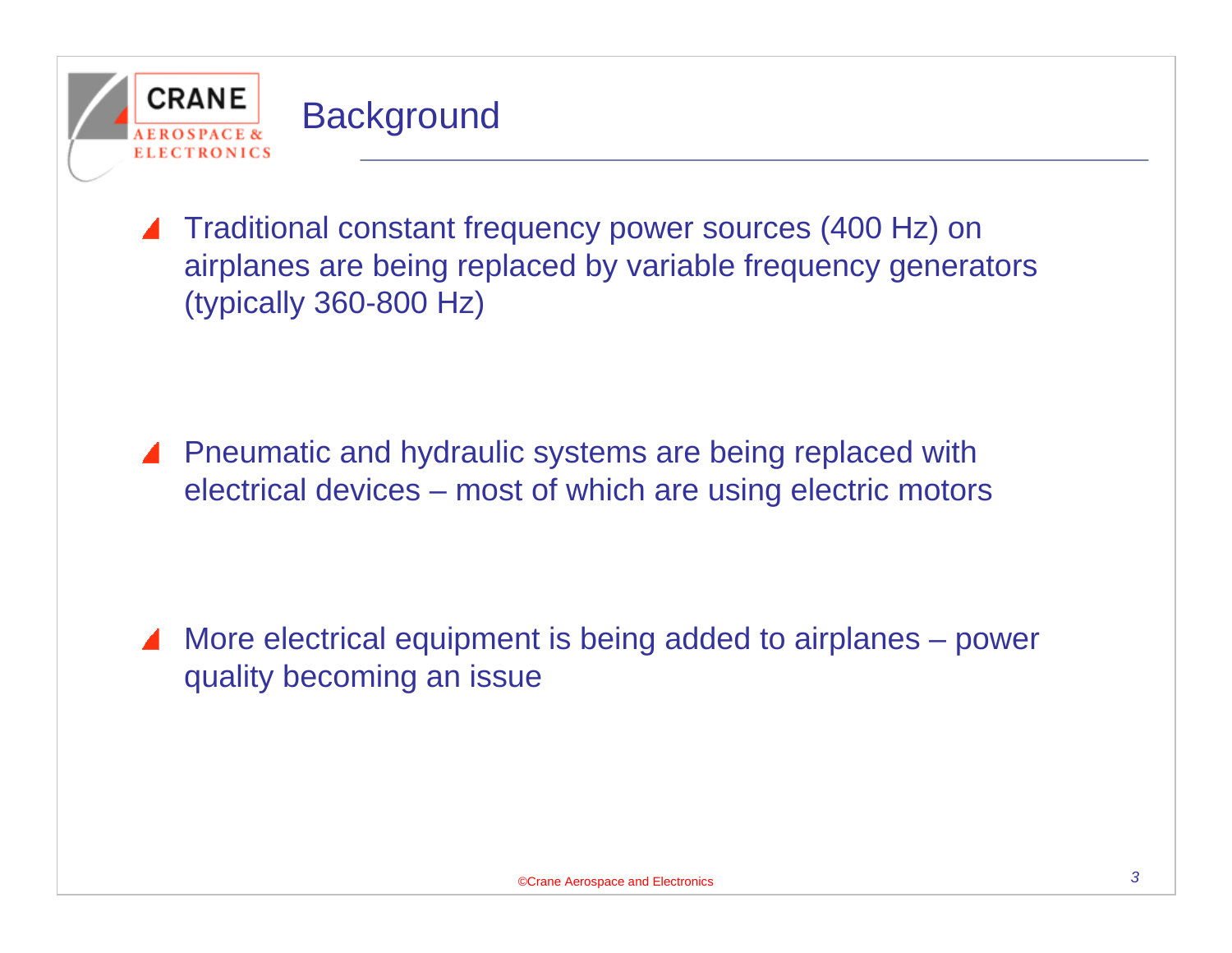

This creates new challenges, which need to be resolved:

- $\triangle$  Challenge #1 Speed of inductive motors varies with frequency
	- $\rightarrow$  solution: replace inductive motors with DC brushless motors
		- However, direct rectification of AC into DC generates high current distortion – exceeding acceptable power quality limits
- $\triangle$  Challenge #2 Find effective solution for converting AC into DC with good power quality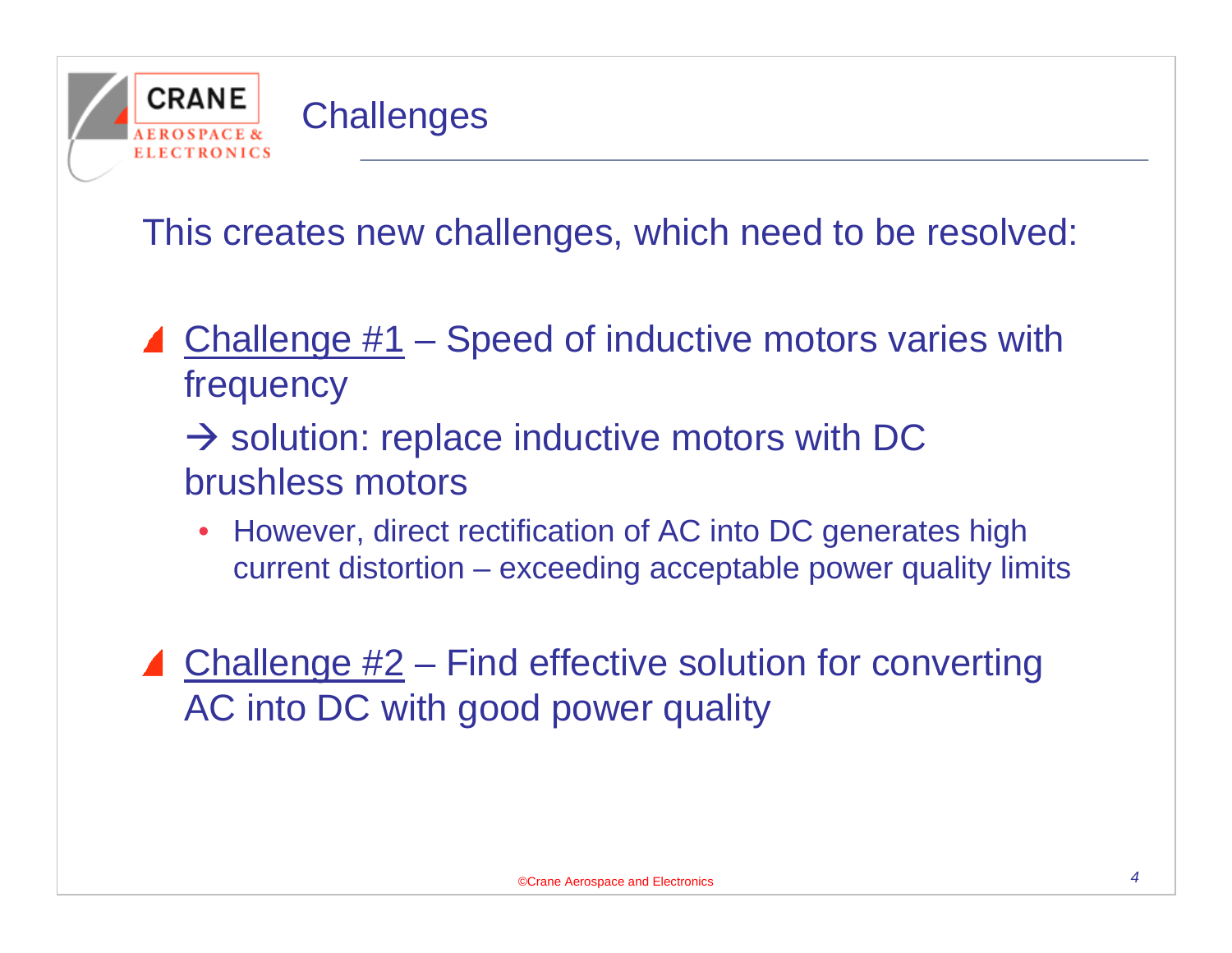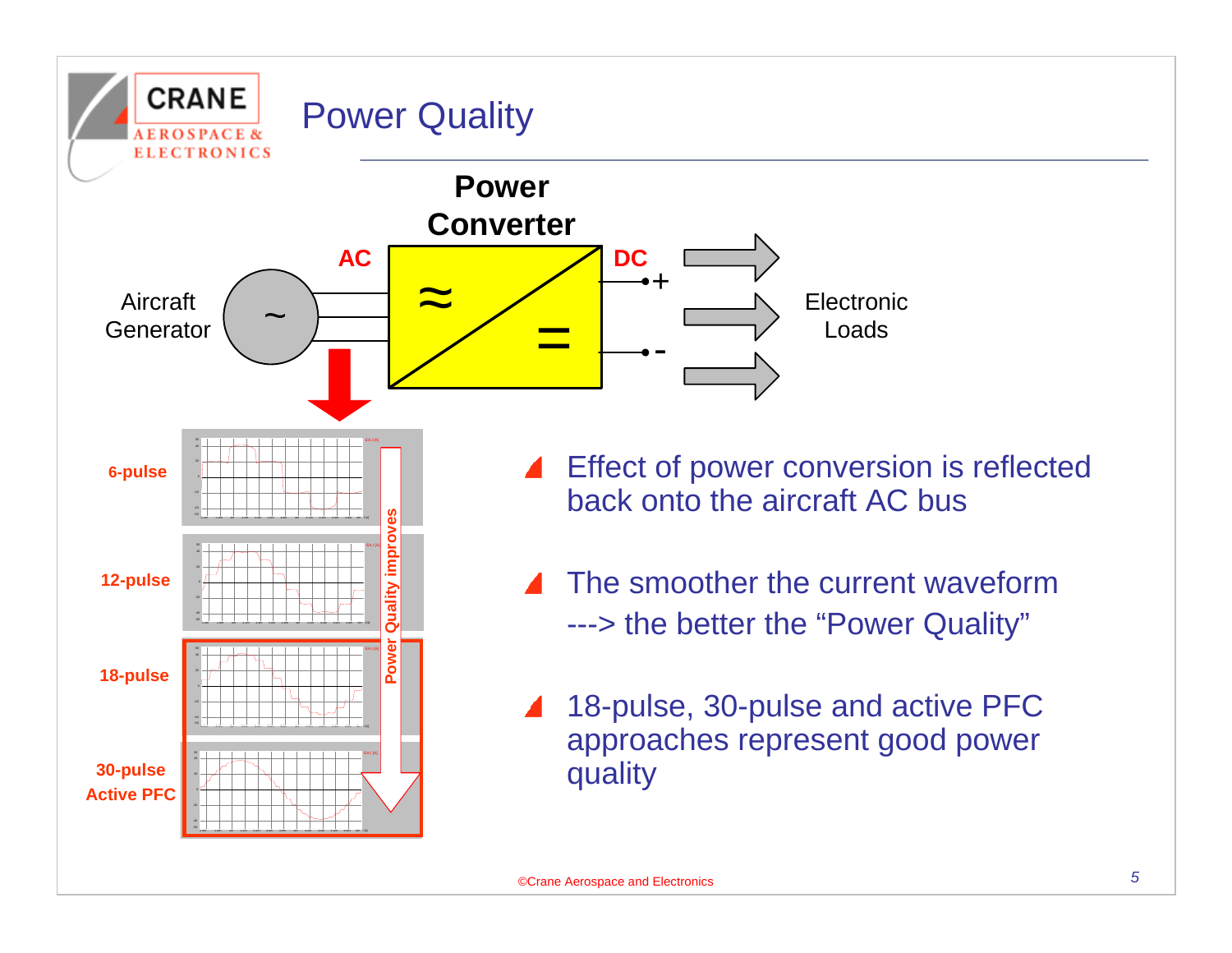

## ▲ Power quality requirements from leading OEMs (examples):

- Boeing: 787B3-0147
- Airbus: AMD-24
- ▲ Recent, DO-160, Rev. F Document imposed power quality requirements for aerospace products powered from an aircraft AC power system
- ▲ The most significant requirement is on restriction of individual harmonics generated by user equipment rated 35 VA or more
- ▲ The harmonic limits requirement makes direct rectification obsolete
	- Practically, all motor drivers, which are using direct rectification need to be replaced or upgraded
	- Majority of traditional TRU units can not meet new current limit requirements – improved designs or larger filters are needed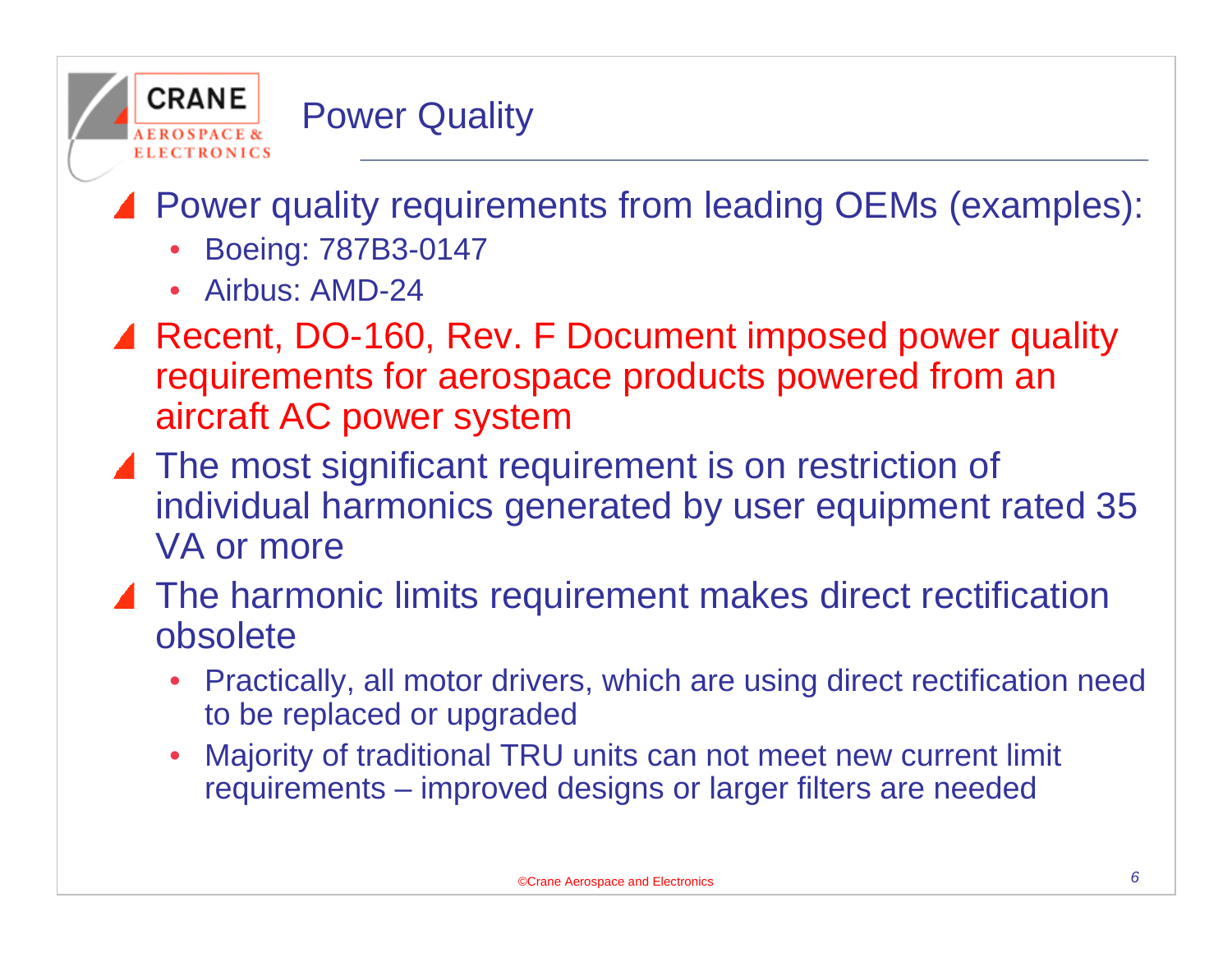

#### **Each current harmonic, up to 40th harmonic has specified limit**

| <b>Harmonic Order</b>                            | Limits               |  |
|--------------------------------------------------|----------------------|--|
| $3^{rd}$ , $5^{th}$ , 7th                        | $0.02 I_1$           |  |
| Odd Triplen Harmonics<br>$(h = 9, 15, 21, , 39)$ | $I_h = 0.1 I_1 / h$  |  |
| $11^{th}$                                        | $0.1 I_1$            |  |
| 13 <sup>th</sup>                                 | $0.081_1$            |  |
| Odd Non Triplen<br>Harmonics 17, 19              | $0.04 \, I_1$        |  |
| Odd Non Triplen<br>Harmonics 23, 25              | $0.031_1$            |  |
| Odd Non Triplen<br>Harmonics 29, 31, 35, 37      | $I_h = 0.3 I_1/h$    |  |
| Even Harmonics 2 and 4                           | $I_h = 0.01 I_1 / h$ |  |
| Even Harmonics > 4<br>(h = 6, 8, 10, , 40)       | $I_h$ = 0.0025 $I_1$ |  |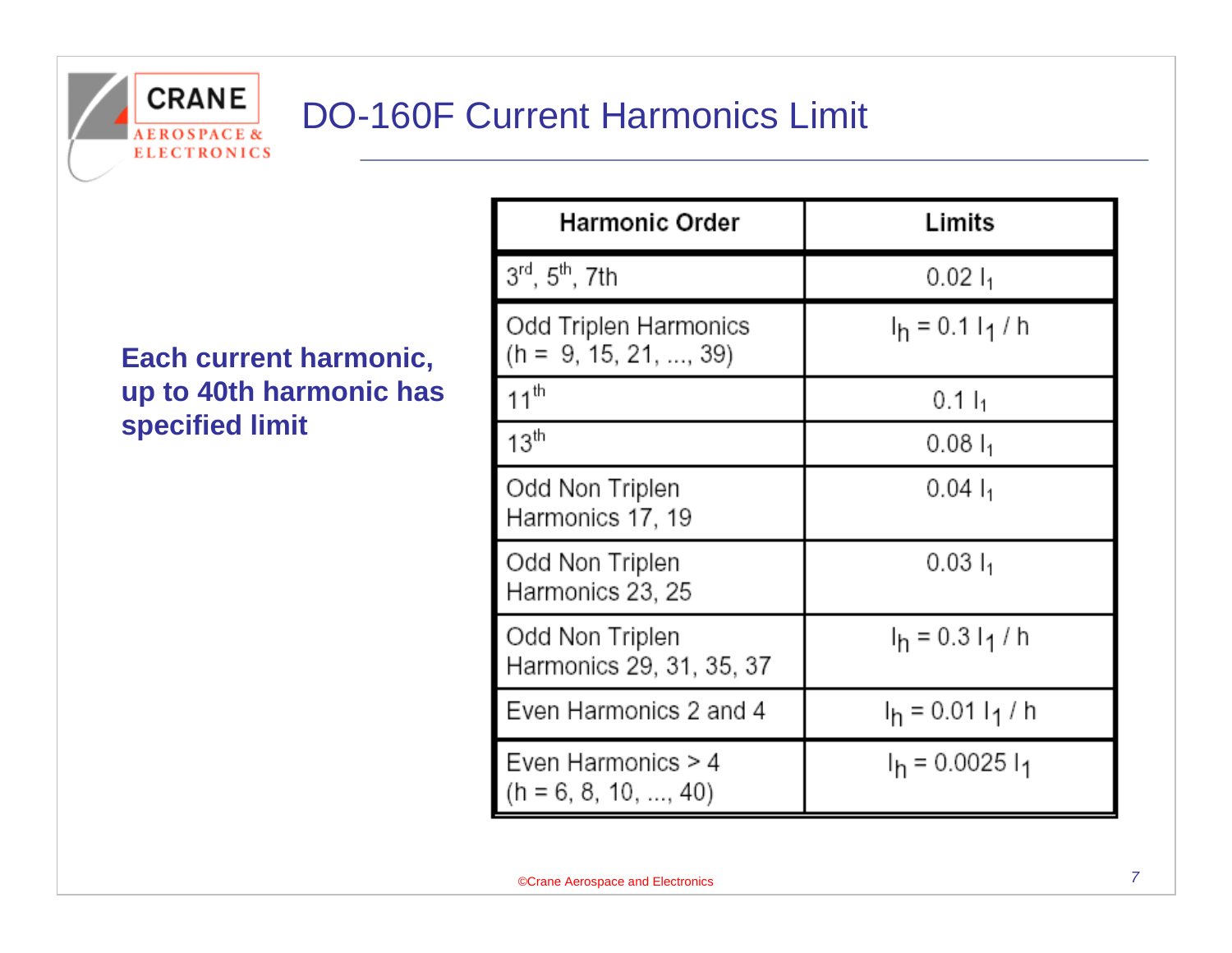

#### Existing Approach

■ Traditionally, 6-pulse rectification provides DC power for motors

- However, input current harmonics exceeded DO-160F limits
- New more advanced technology is required to convert AC into DC

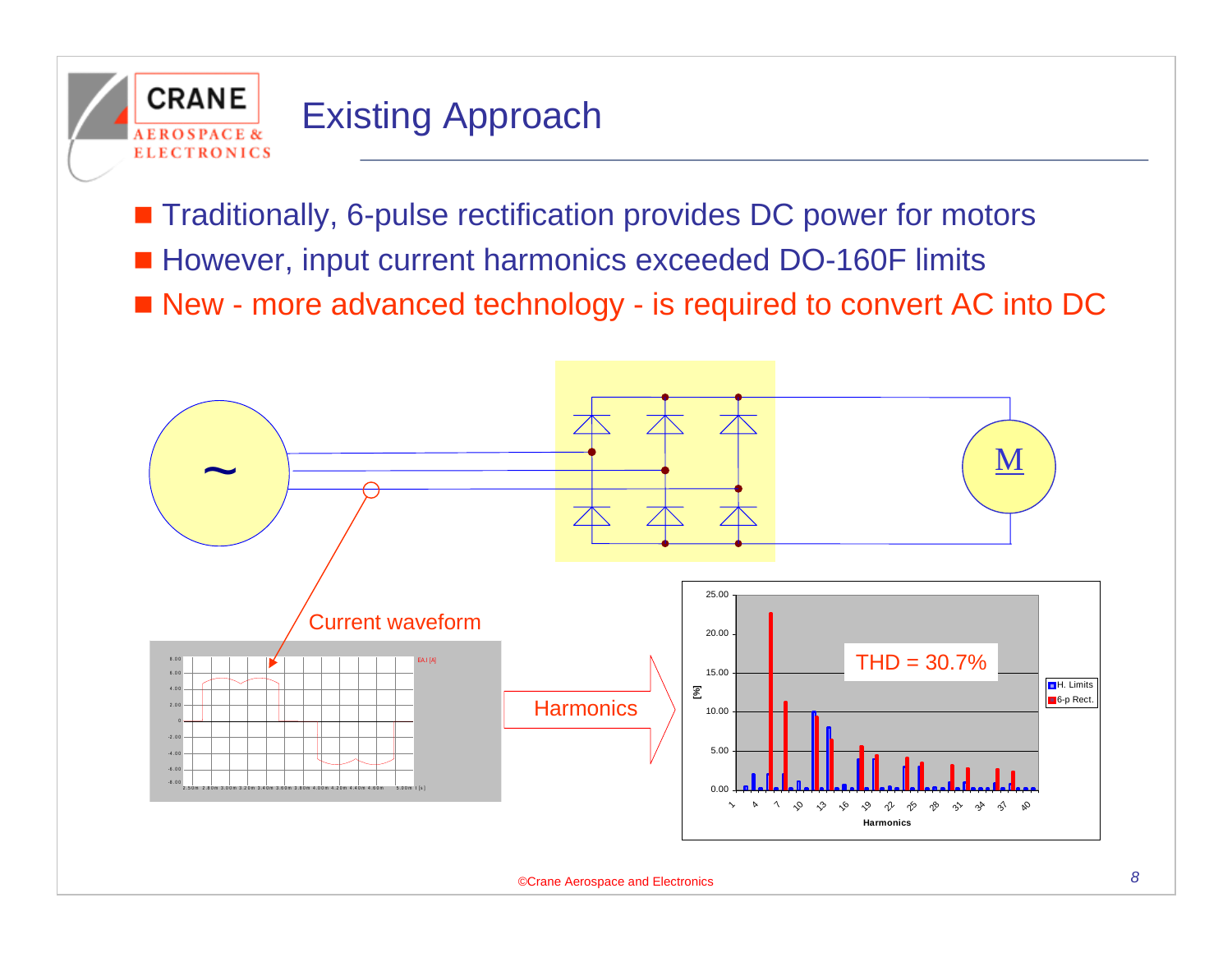

- ▲ The following power conversion technologies are capable of meeting the new power quality requirements:
	- High frequency switch mode conversion (active conversion)
	- Multiphase power conversion (passive conversion)
	- Other harmonic correction techniques, based on:
		- Harmonic injection
		- Active filter implementation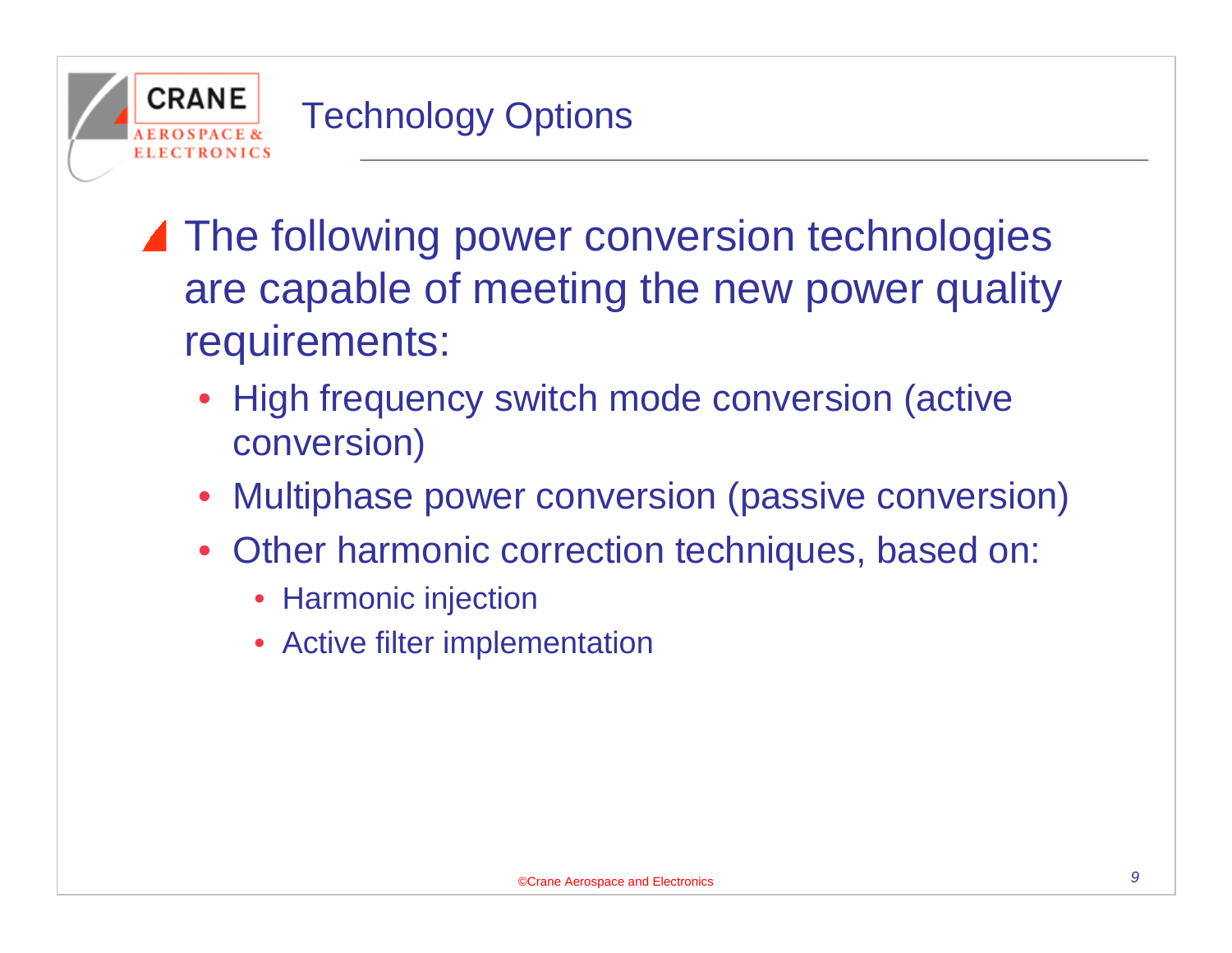## High Frequency Switch Mode Conversion

**CRANE** 

**EROSPACE &** 

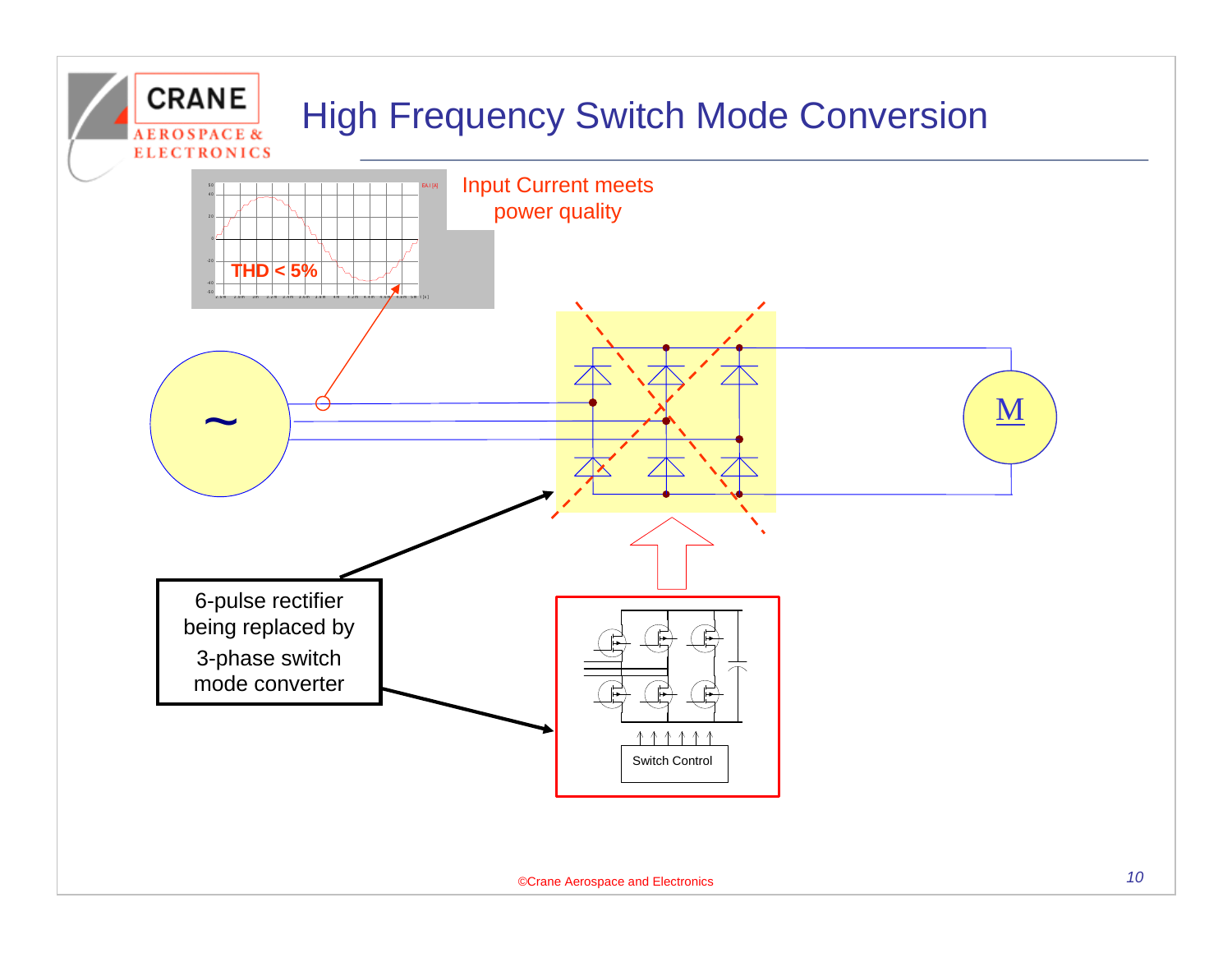#### **CRANE** High Frequency Switch Mode Conversion **ELECTRONICS**

**Two practical solutions, based on:**

#### **Boost Converter**





**Three-Phase AC Input**

**Three-Phase AC Input**

#### Regulated DC Output Voltage:

- 320 Vdc minimum (with 115 Vac input) for boost converter
- 230 Vdc maximum (with 115 Vac input) for buck converter
- Meets Input Current Harmonic Limits
- Soft Start Ability
- Power Factor: 0.994–0.998
- Efficiency: 95–97 %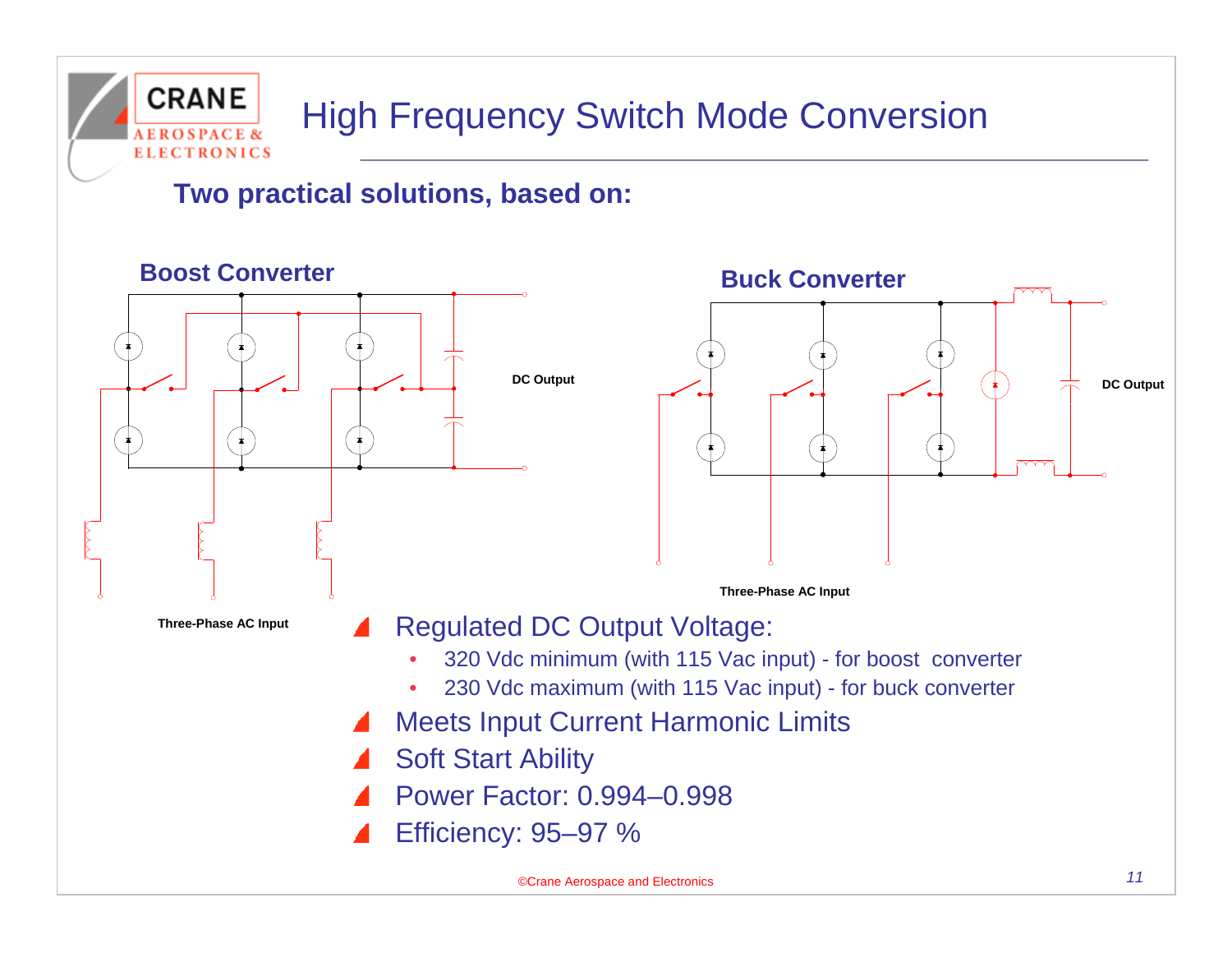## Multiphase Power Conversion

**CRANE** 

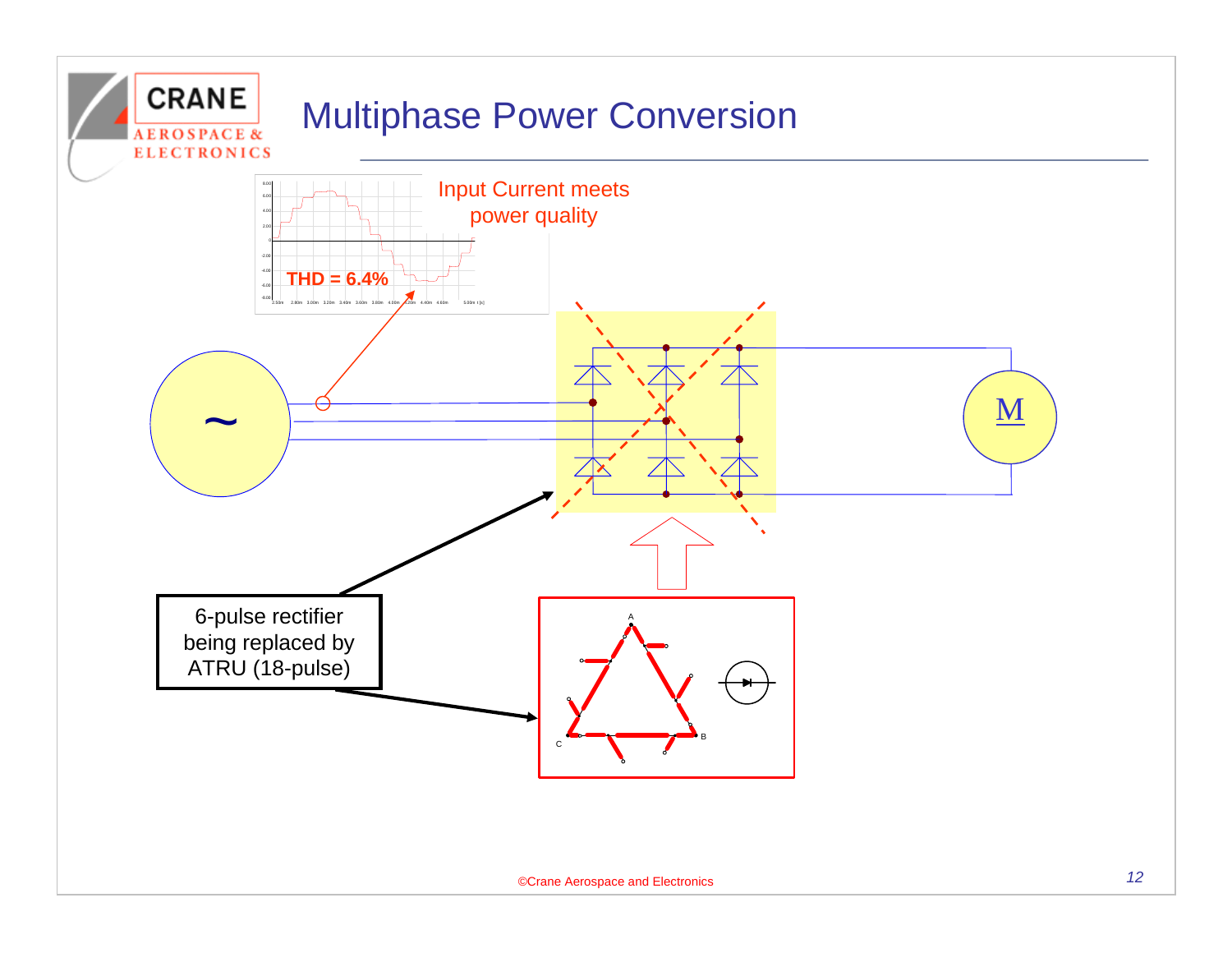## Multiphase Power Conversion



**CRANE** 

**EROSPACE & ELECTRONICS** 

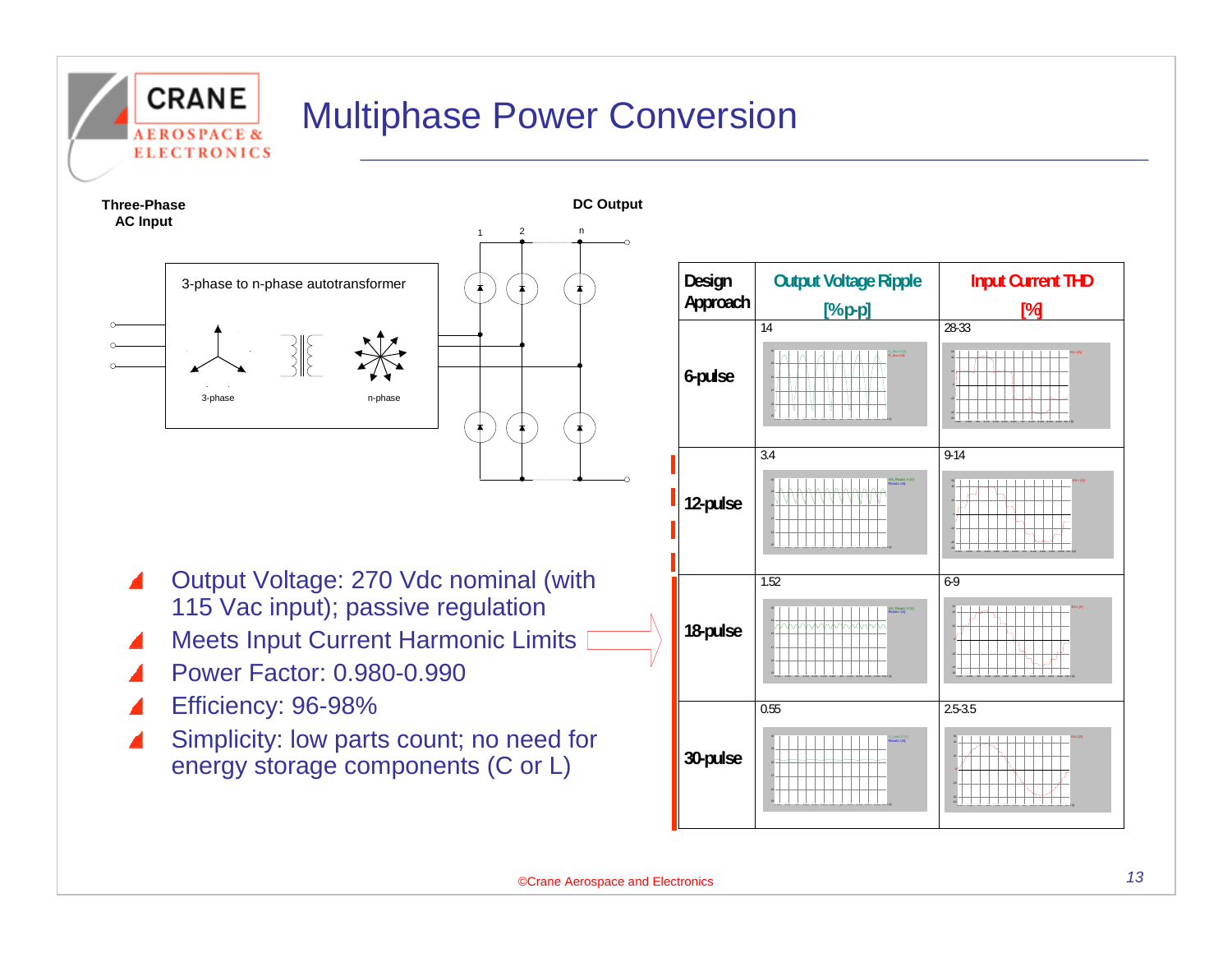## Design Example - Multiphase Power Converter

- 18-pulse autotransformer topology meets new harmonic limits – if designed correctly
- Some of available 18-pulse autotransformer options:

**CRANE** 

**ELECTRONICS** 



Autotransformer converts 3-phase input voltage into 9-phase output voltages (spaced 40 degrees from each other)

It is almost impossible to analyze topology and optimize design without converter modeling and running simulations

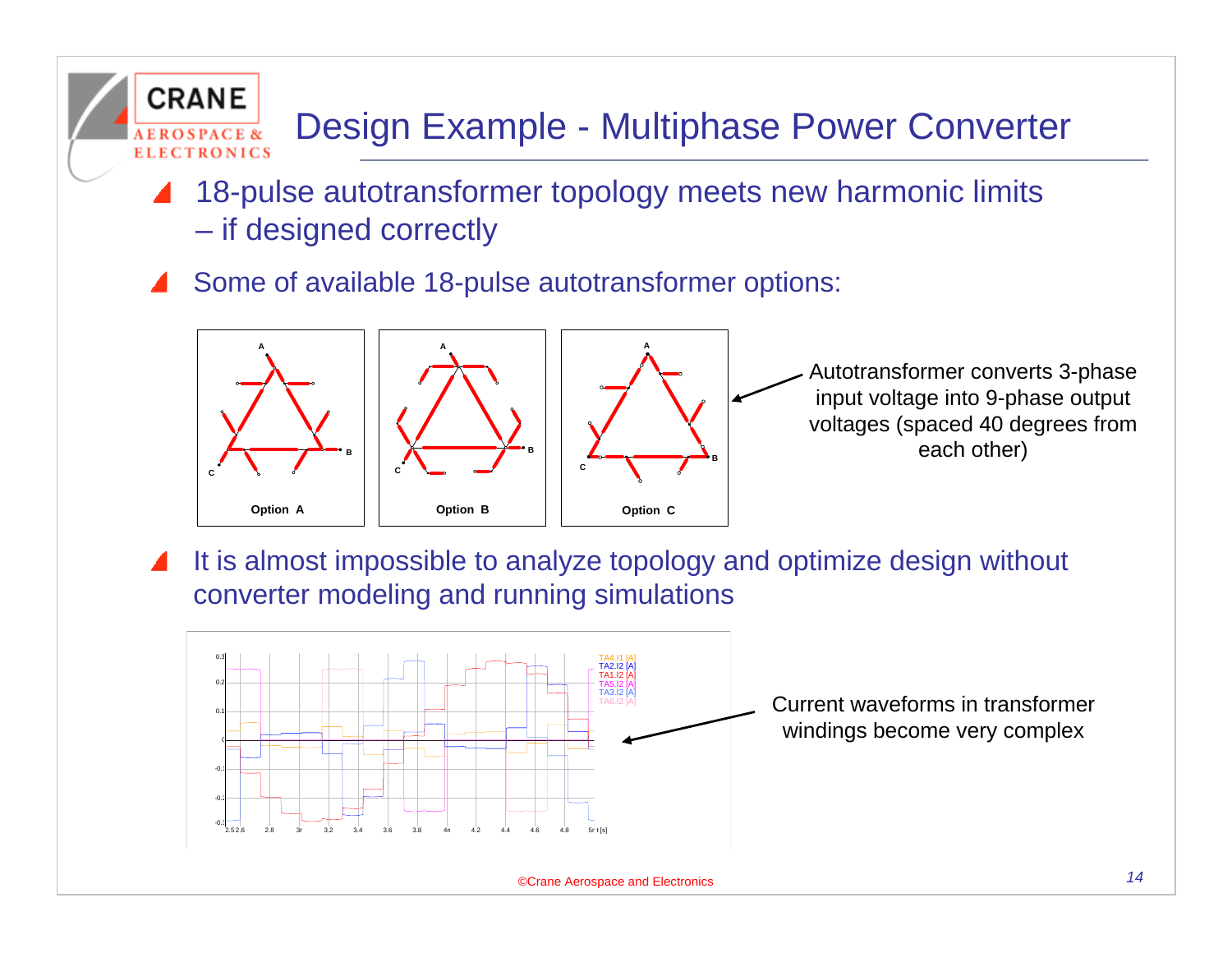## Design Example - Multiphase Power Converter



**CRANE** 

**EROSPACE & ELECTRONICS**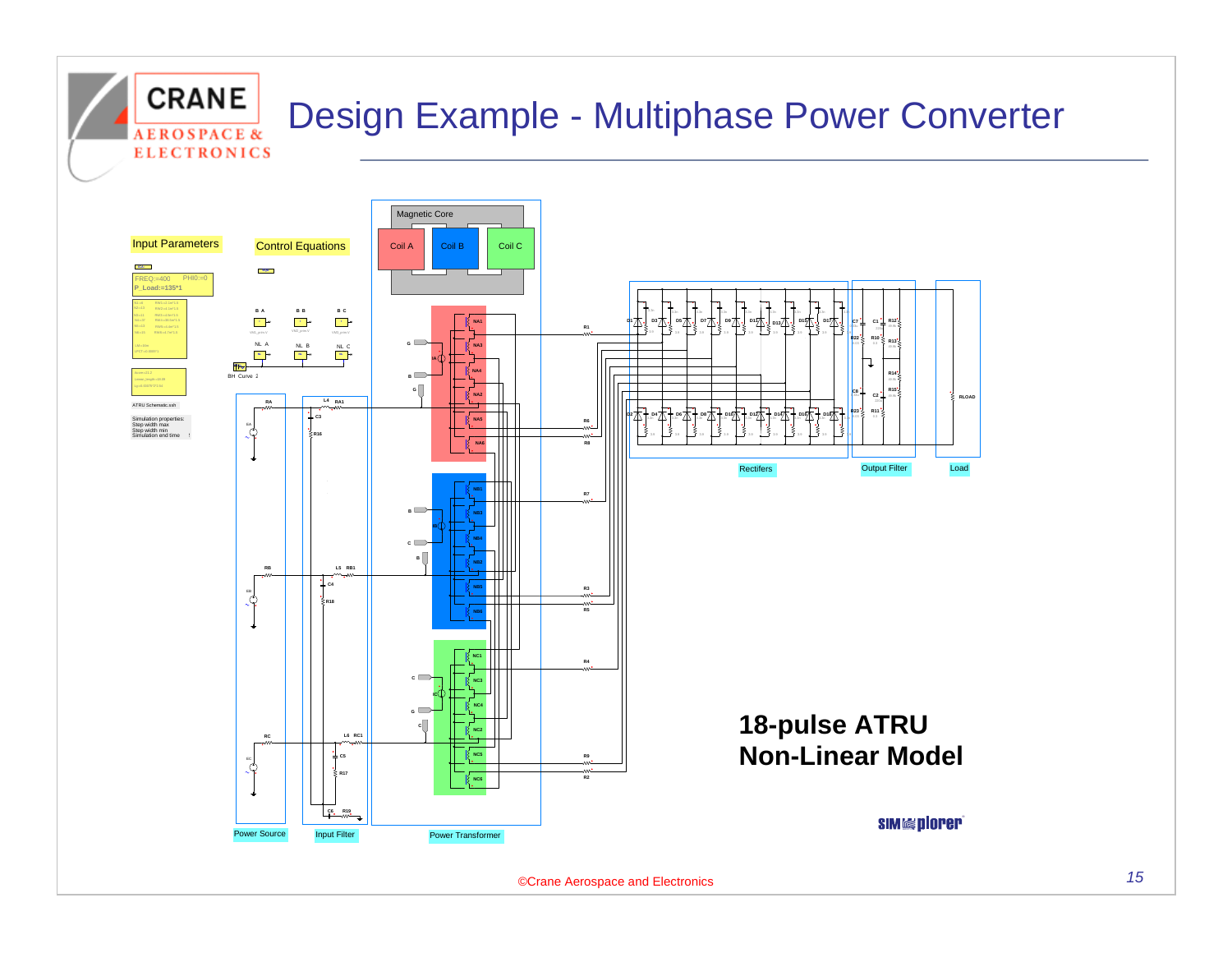

#### Transformer construction challenges:

- Choosing winding material (copper, aluminum)
- Selecting conductor shape (round wire, square wire, foil)
- Defining and optimizing core geometry and aspect ratio
- Optimizing interactions between windings (leakage inductance, proximity effects)
- It is not practical to build and test each considered option
- ▲ Therefore, design iterations and optimizations need to be performed on computers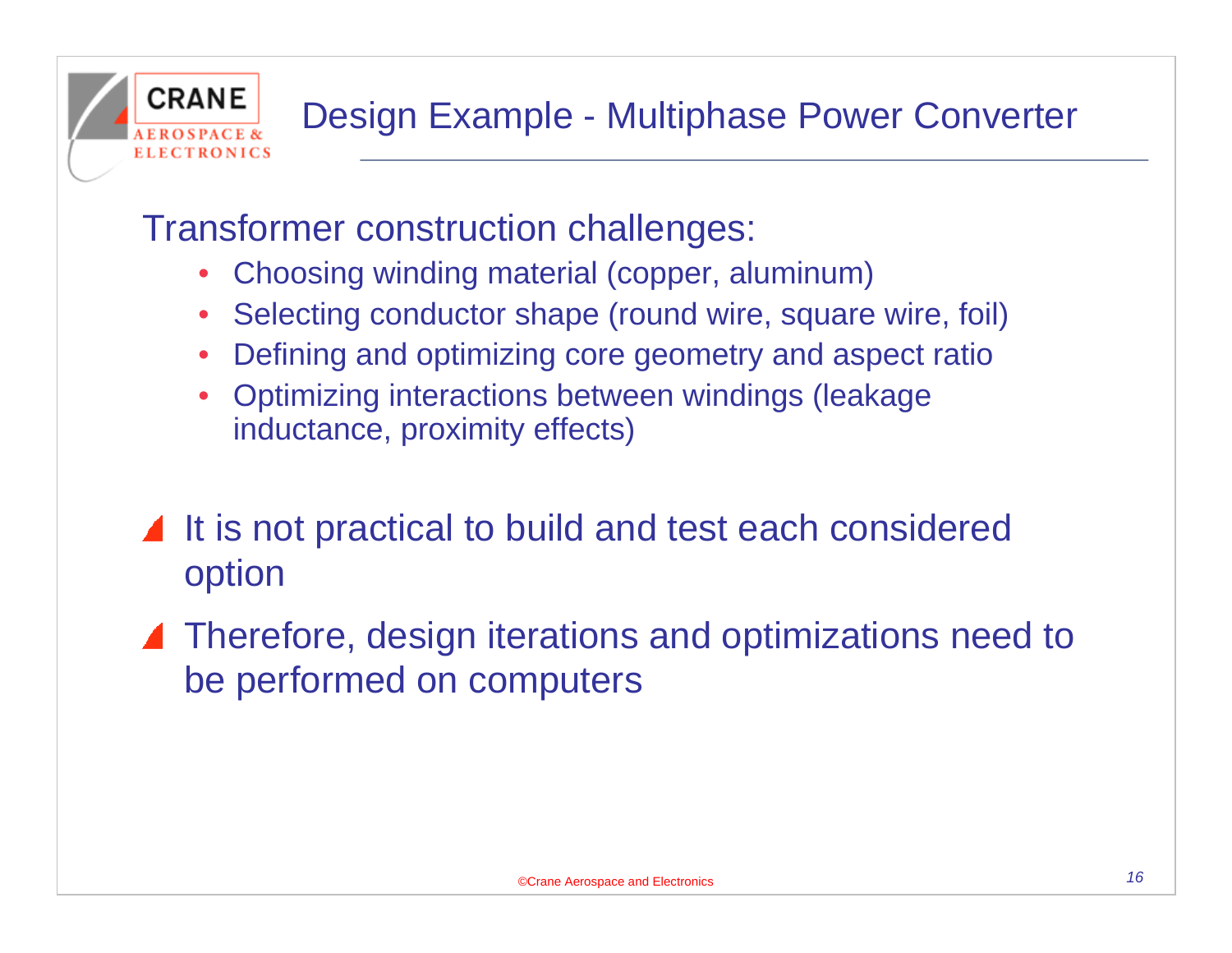## Design Example - Multiphase Power Converter

#### Transformer Construction Optimization:

**CRANE** 

**EROSPACE & ELECTRONICS** 

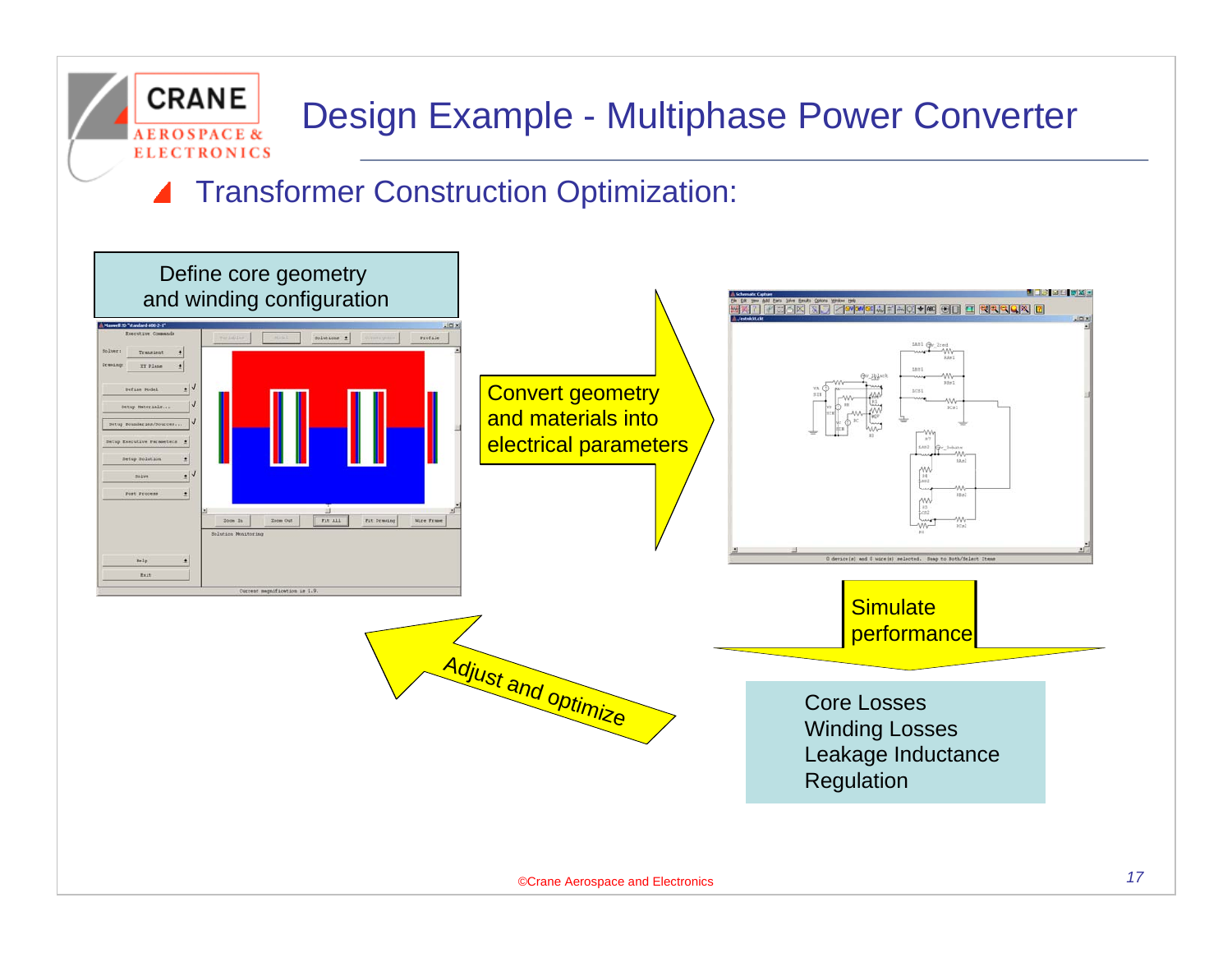## Design Example - Multiphase Power Converter

Simulate converter performance and verify power quality



**CRANE** 

**ROSPACE & ELECTRONICS** 



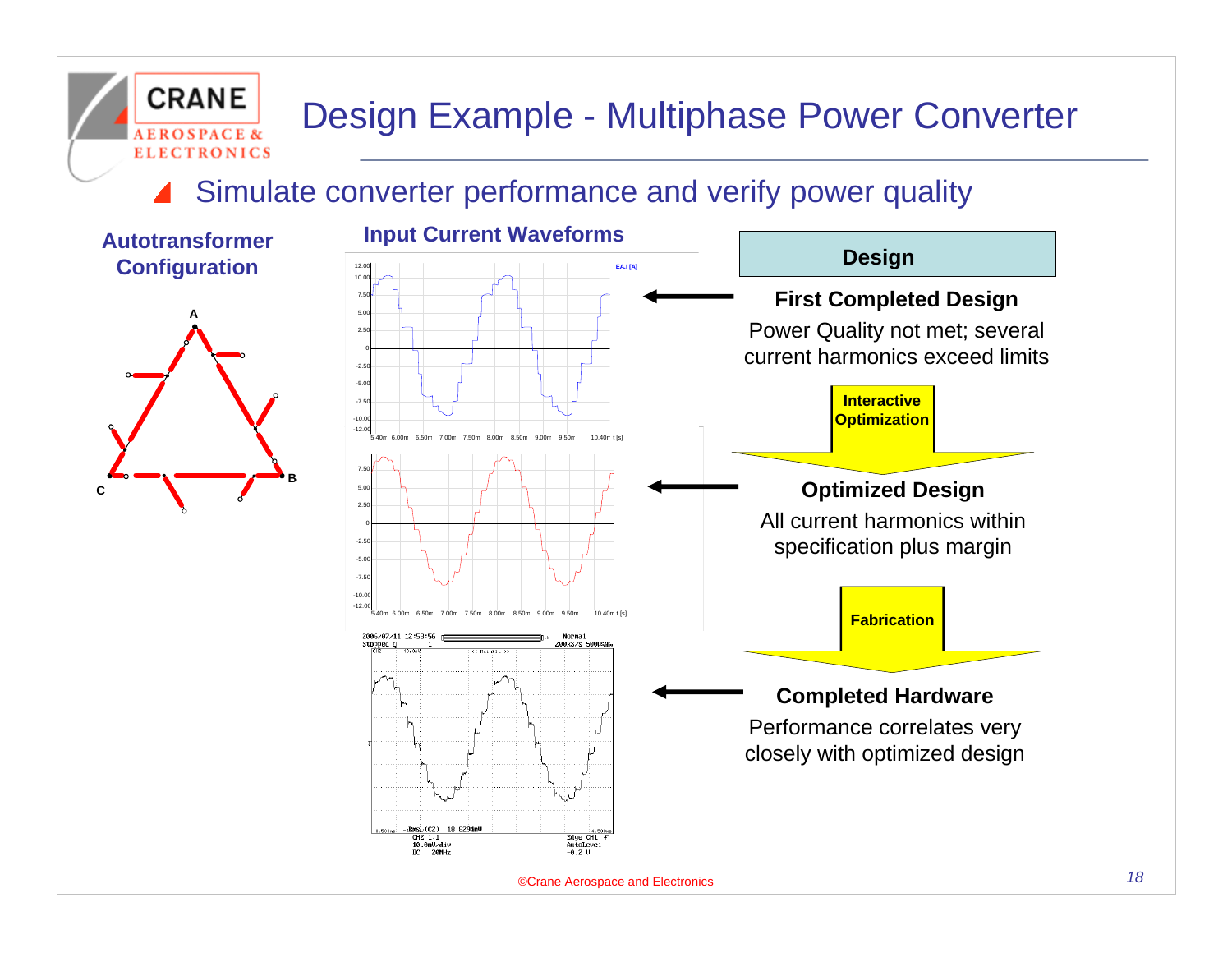## Performance Summary of Existing Hardware

**CRANE** 

**EROSPACE & ELECTRONICS** 

| <b>Parameter</b>                                                                   | <b>Design A</b><br><b>Passive</b><br>$(12$ -pulse) | <b>Design B</b><br><b>Passive</b><br>$(18-pulse)$ | <b>Design C</b><br><b>Passive</b><br>$(30$ -pulse $)$ | <b>Design D</b><br><b>Active</b><br>(Boost) | <b>Design E</b><br><b>Active</b><br>(Buck) |
|------------------------------------------------------------------------------------|----------------------------------------------------|---------------------------------------------------|-------------------------------------------------------|---------------------------------------------|--------------------------------------------|
| <b>Output Power</b>                                                                | 4.5 kW                                             | 1.6 kW                                            | 8.6 kW                                                | <b>15 kW</b>                                | 5 kW                                       |
| Input Voltage (nominal)                                                            | 230 Vac                                            | 115 Vac                                           | 115 Vac                                               | 115 Vac                                     | 460 Vac                                    |
| <b>Output Voltage</b><br>(nominal)                                                 | 270 Vdc                                            | 270 Vdc                                           | 320 Vdc                                               | 400 Vdc                                     | 460 Vdc                                    |
| <b>Power Quality</b><br>Meeting DO-160E<br>.Current THD<br><b>Current Waveform</b> | Yes<br>11%<br>Picture A                            | Yes<br>6.4%<br>Picture B                          | <b>Yes</b><br>3.3%<br>Picture C                       | Yes<br>3%<br>Picture D                      | Yes<br>3%<br><b>Picture E</b>              |
| <b>Power Factor</b>                                                                | 0.986                                              | 0.992                                             | 0.998                                                 | .990                                        | .990                                       |
| <b>Output Ripple</b>                                                               | $15 Vp-p$                                          | $12 Vp-p$                                         | 7 Vp-p                                                | 3 Vp-p                                      | 10 Vp-p                                    |
| Efficiency                                                                         | 95%                                                | 96%                                               | 97%                                                   | 97.5 %                                      | 96 %                                       |
| <b>EMI Filter</b>                                                                  | <b>No</b>                                          | Yes                                               | <b>No</b>                                             | Yes                                         | Yes                                        |
| <b>Size</b>                                                                        | $6" \times 4.6" \times 3"$                         | $7" \times 2.6" \times 2"$                        | $9" \times 6" \times 3.4"$                            | $11" \times 15" \times 3"$                  | $13.7" \times 3.6" \times 4"$              |
| Weight                                                                             | 5.5 <sub>lb</sub>                                  | $3.1$ lb                                          | 10.2 lb                                               | 20.8 lb                                     | 6.7 <sub>lb</sub>                          |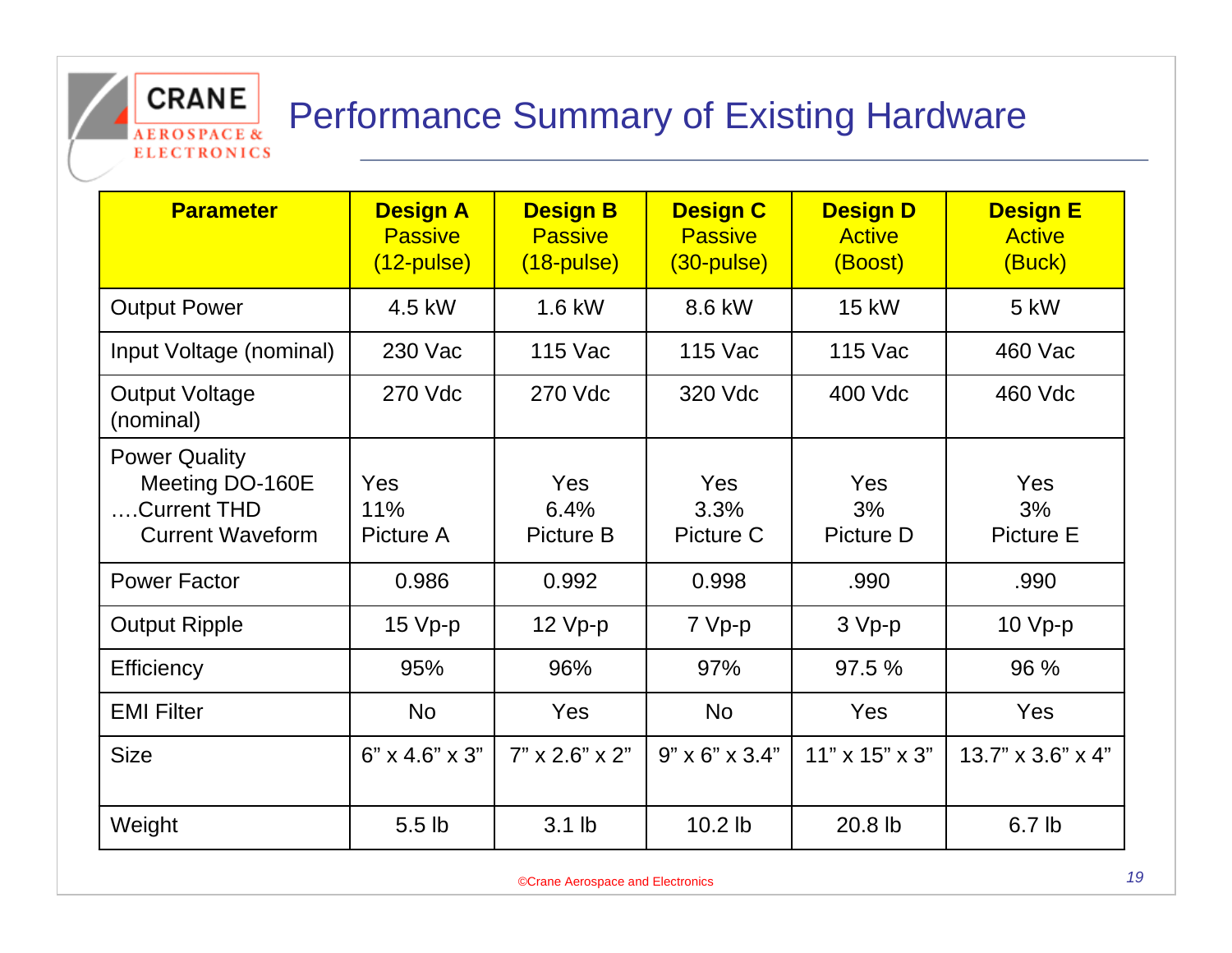

#### Input Current Waveforms of AC/DC Converters









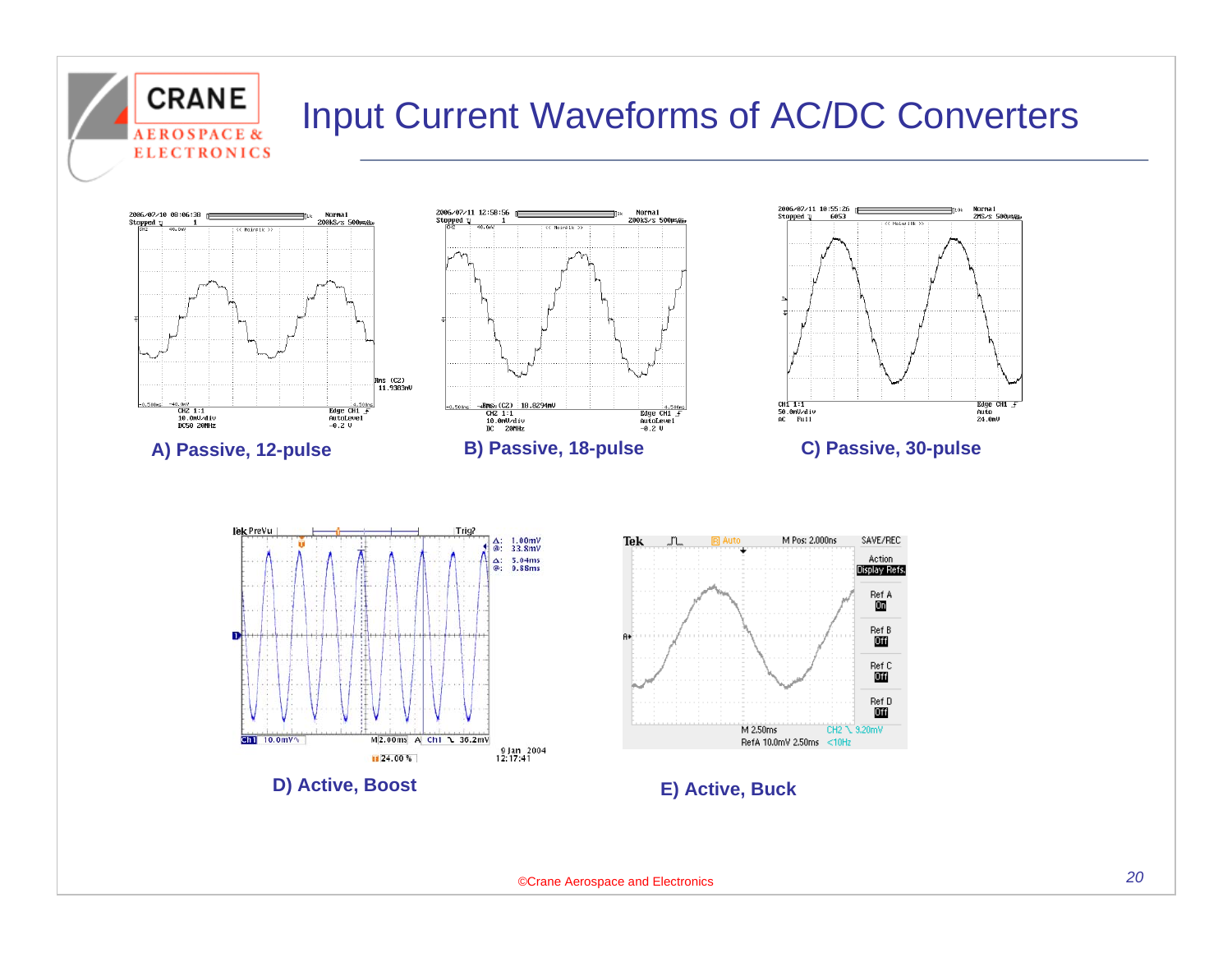#### Comparison between Active and Passive Approaches **ELECTRONICS**

**CRANE** 

**EROSPACE &** 

|                                | <b>Active Harmonic Reduction</b><br>(Switch Mode)                                                                                                                                                                                                           | <b>Passive Harmonic Reduction</b><br>(Multi-Phase)                                                                                                                                                                                                                                                                            |  |  |
|--------------------------------|-------------------------------------------------------------------------------------------------------------------------------------------------------------------------------------------------------------------------------------------------------------|-------------------------------------------------------------------------------------------------------------------------------------------------------------------------------------------------------------------------------------------------------------------------------------------------------------------------------|--|--|
| <b>Input Voltages</b>          | 115 or 230 Vac                                                                                                                                                                                                                                              | 115 or 230 Vac                                                                                                                                                                                                                                                                                                                |  |  |
| <b>Output Voltages</b>         | 150 - 230, 320 - 600 Vdc (without use of<br>additional DC/DC converter)<br>Is regulated over variations in line and load                                                                                                                                    | 150 - 600 Vdc (set by adjusting transformer turns ratio)<br>Varies with line voltage and load                                                                                                                                                                                                                                 |  |  |
| <b>Harmonics</b>               | THD $3 - 7%$                                                                                                                                                                                                                                                | THD $3 - 12\%$ (dependent on topology)                                                                                                                                                                                                                                                                                        |  |  |
| <b>Power Factor</b>            | 0.980-0.998                                                                                                                                                                                                                                                 | $0.980 - 0.998$                                                                                                                                                                                                                                                                                                               |  |  |
| <b>Output Ripple</b>           | Dependent on output filter                                                                                                                                                                                                                                  | Dependent on output filter                                                                                                                                                                                                                                                                                                    |  |  |
| <b>Efficiency</b>              | $95 - 97%$                                                                                                                                                                                                                                                  | $96 - 98%$                                                                                                                                                                                                                                                                                                                    |  |  |
| <b>Soft Start</b>              | Available with existing design                                                                                                                                                                                                                              | Needs to be added on                                                                                                                                                                                                                                                                                                          |  |  |
| <b>Over-current Protection</b> | Available with existing design                                                                                                                                                                                                                              | Needs to be added on                                                                                                                                                                                                                                                                                                          |  |  |
| <b>Cooling Method</b>          | Conduction, liquid or air                                                                                                                                                                                                                                   | Conduction, liquid or air                                                                                                                                                                                                                                                                                                     |  |  |
| <b>Advantages</b>              | Precise output voltage regulation<br>Output voltage can be adjusted<br>Built in soft-start<br>Built in over-current protection/current limiting<br>The same unit can operate at 400Hz or 60Hz<br>Significantly lower weight at 60 Hz                        | Simplicity<br>No need for energy storage devices or control<br>High reliability<br>Typical MTBF - 250,000 hours<br>Robust - accepts high overloads<br>Lower weight at 400 Hz applications<br>Lower cost                                                                                                                       |  |  |
| <b>Disadvantages</b>           | Lower reliability<br>High energy storage capacitor needed<br>(Aluminum electrolytic)<br>No overload capabilities<br>Higher cost<br>Gap in output voltage setting -<br>Additional DC/DC converter is needed to obtain<br>Voltage between 230 Vdc and 320 Vdc | No output voltage regulation<br>Input voltage variations are passed to the output, plus<br>about 4% voltage drop from no load to full load<br>Additional DC/DC converter is needed to obtain full<br>voltage regulation<br>Presence of inrush current - basic design<br>Additional circuitry is needed to shape input current |  |  |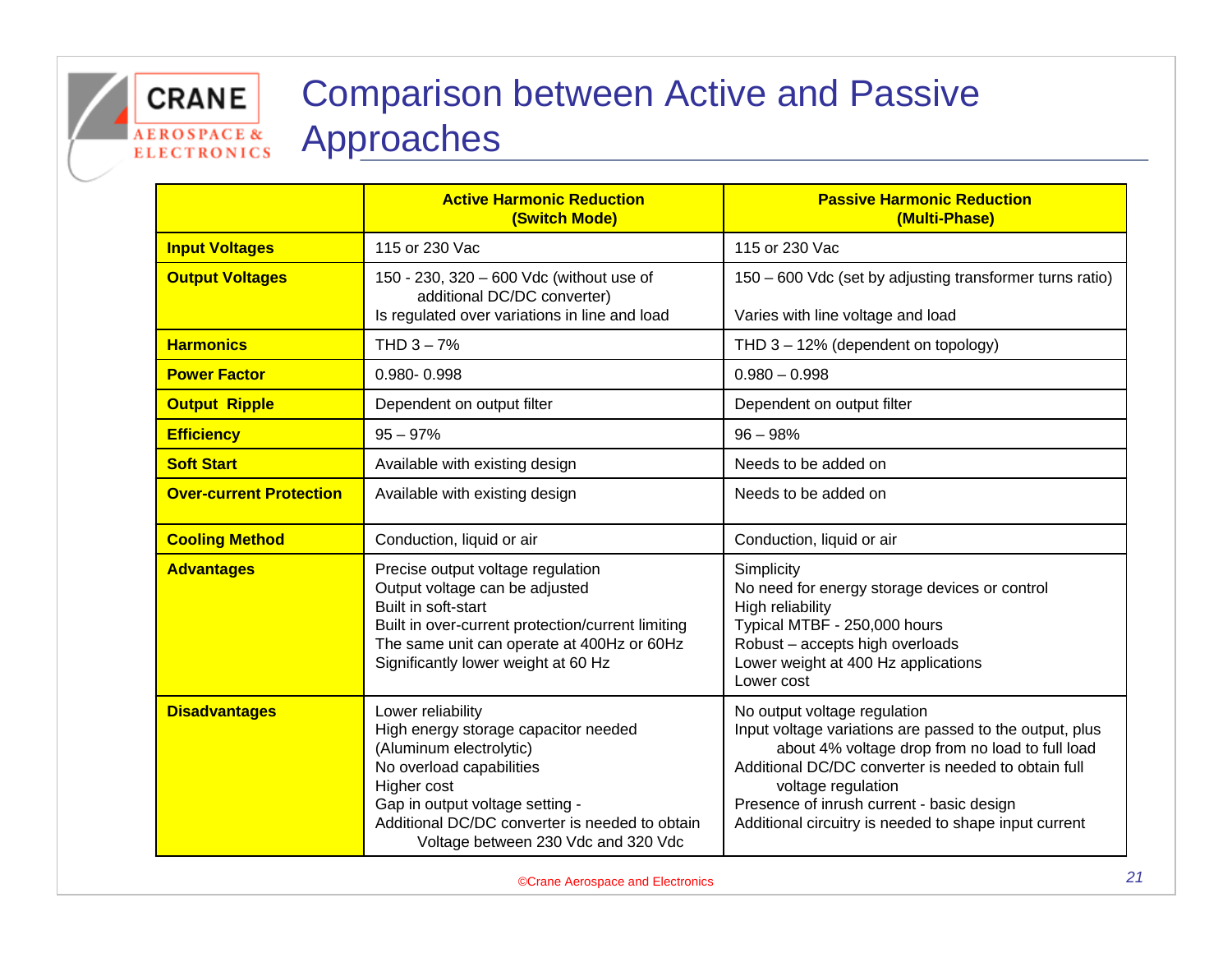



**CRANE** 

**1 kW Converter - 115Vac/270Vdc**



**5 kW Converter - 230Vac/540Vdc**



 **8 kW Converter - 115Vac/300Vdc (Fan cooled)**



**15 kW Converter -115Vac/270Vdc**



**135 kW Converter - 230Vac/540Vdc(Liquid cooled)**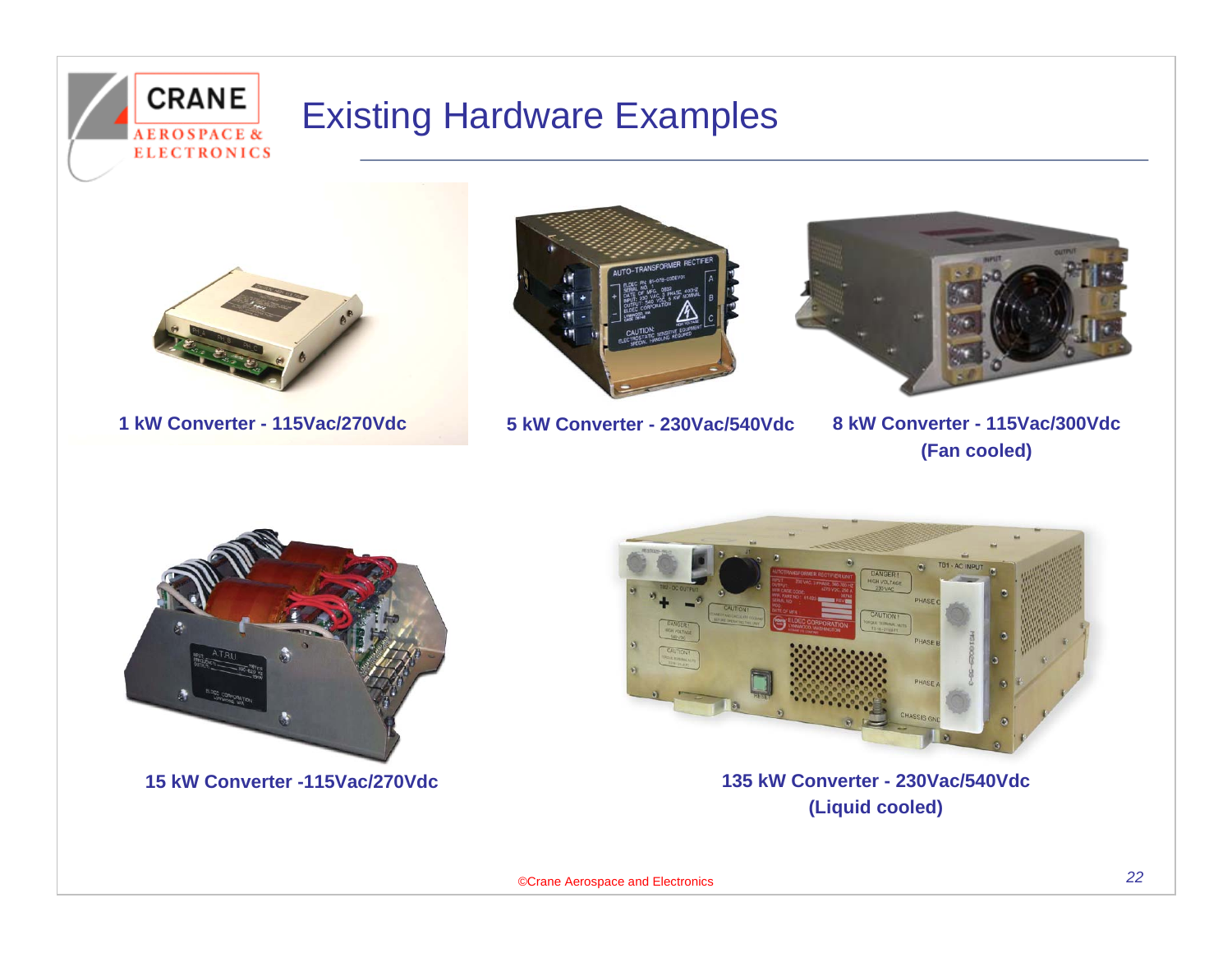

- Demands for electrical power on today's airplane are increasing
- Traditional, constant frequency power systems are being replaced by variable frequency
- DC brushless motor becoming the motor of choice on new airplanes – it requires DC power to operate
- New power conversion technologies are needed to fully meet recent power quality requirements – creating new challenges
- Effective simulation and optimization tools are critical in successful development of new generation aerospace power converters
- Two groups of technologies, capable of meeting new power quality requirements, are emerging: passive and active approach
- When unregulated DC voltage can be tolerated, multiphase conversion has a good fit in aerospace applications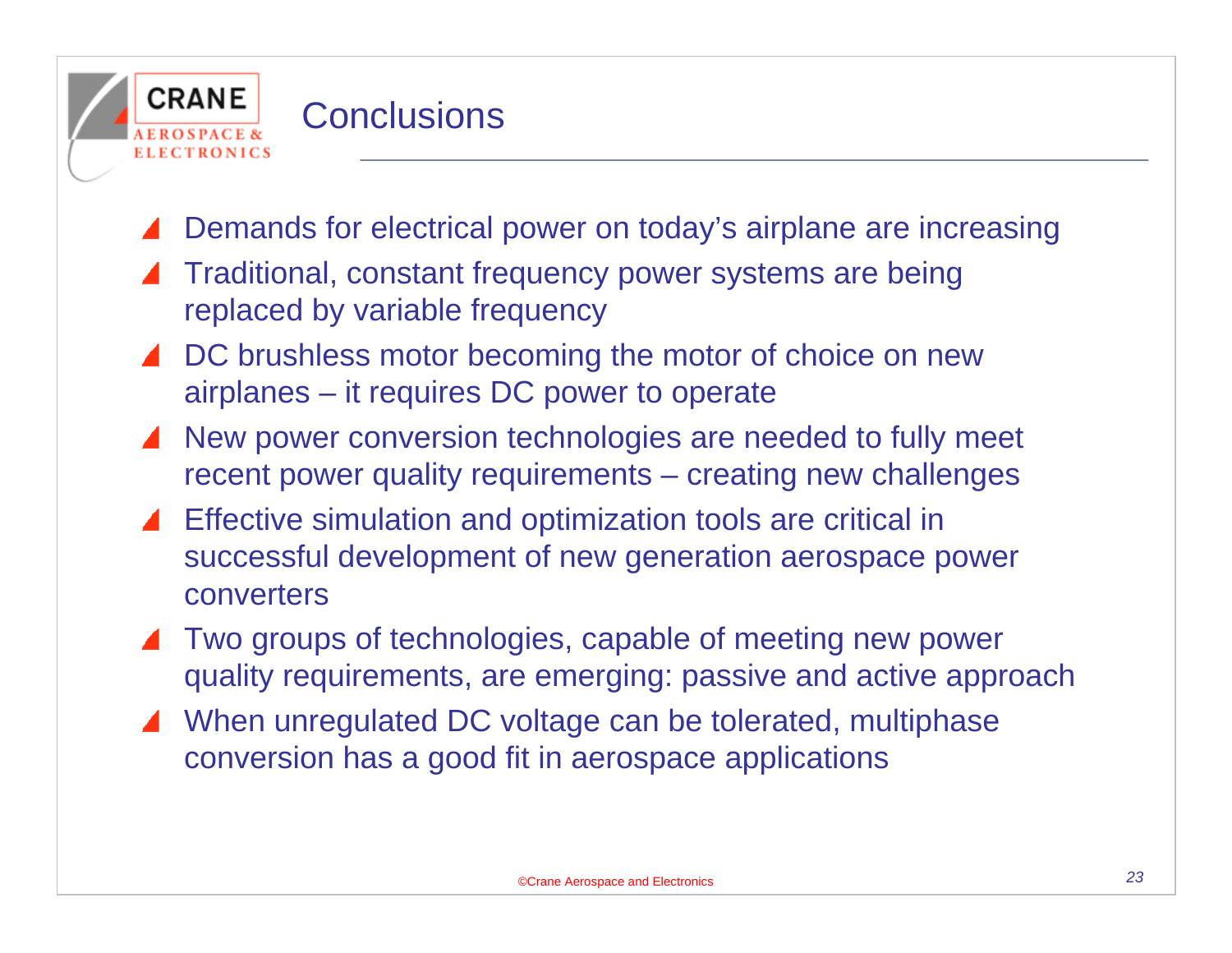#### **CRANE** More InformationELECTRONICS

- Crane Aerospace & Electronics, Power Solutions, designs, manufactures and supports products and capabilities via our brands: ELDEC, Interpoint and Keltec. We provide both Standard Power Products and Custom Power Products.
	- Standard Power Products consist primarily of our DC-DC converter and filter modules sold under the Interpoint brand.
	- Custom Power Products consists of our custom and semi-custom low voltage and high voltage power products and subsystems.
	- Our Power solutions meet the current and future needs of our customer's applications:
		- **Power for Electronic Systems**  Our full range of standard and custom products delivers compliant product performance, low cost of ownership and ease of integration thereby providing the lowest risk comprehensive solutions (Ex. Embedded low voltage power supplies)
		- **Power Distribution** Low weight, high power quality and high efficiency platform power conversion, management and distribution. We can provide significant weight and volume savings through integrated power conversion, bus control and power control. (Ex. TRUs, ATRUs, etc.)
		- **Electronic Warfare & Radar**  Solid-State or traveling wave tube (TWT) based low/high voltage, high power products and subsystems for mission critical defense platform and payload applications (Ex. TWT amplifiers, high power / high voltage power supplies, etc)
		- **Energy Storage**  Delivering safe integration of energy storage devices into electrical systems while providing the longest maintenance interval and service life at the lowest weight. (Ex. Battery systems, battery charger/controller, batteries, etc.)
		- **Motor Power Conversion and Control** High power quality ac-dc converters as standalone solutions or as part of an integrated electric drive motor package (Ex. ATRUs, active PFC converters, etc.)
- Information: [www.craneae.com](http://www.craneae.com/)
- Technical assistance: Kaz Furmanczyk, Principal Engineer
	- Tel. 425-743-8106; e-mail: Kaz.Furmanczyk@crane-eg.com